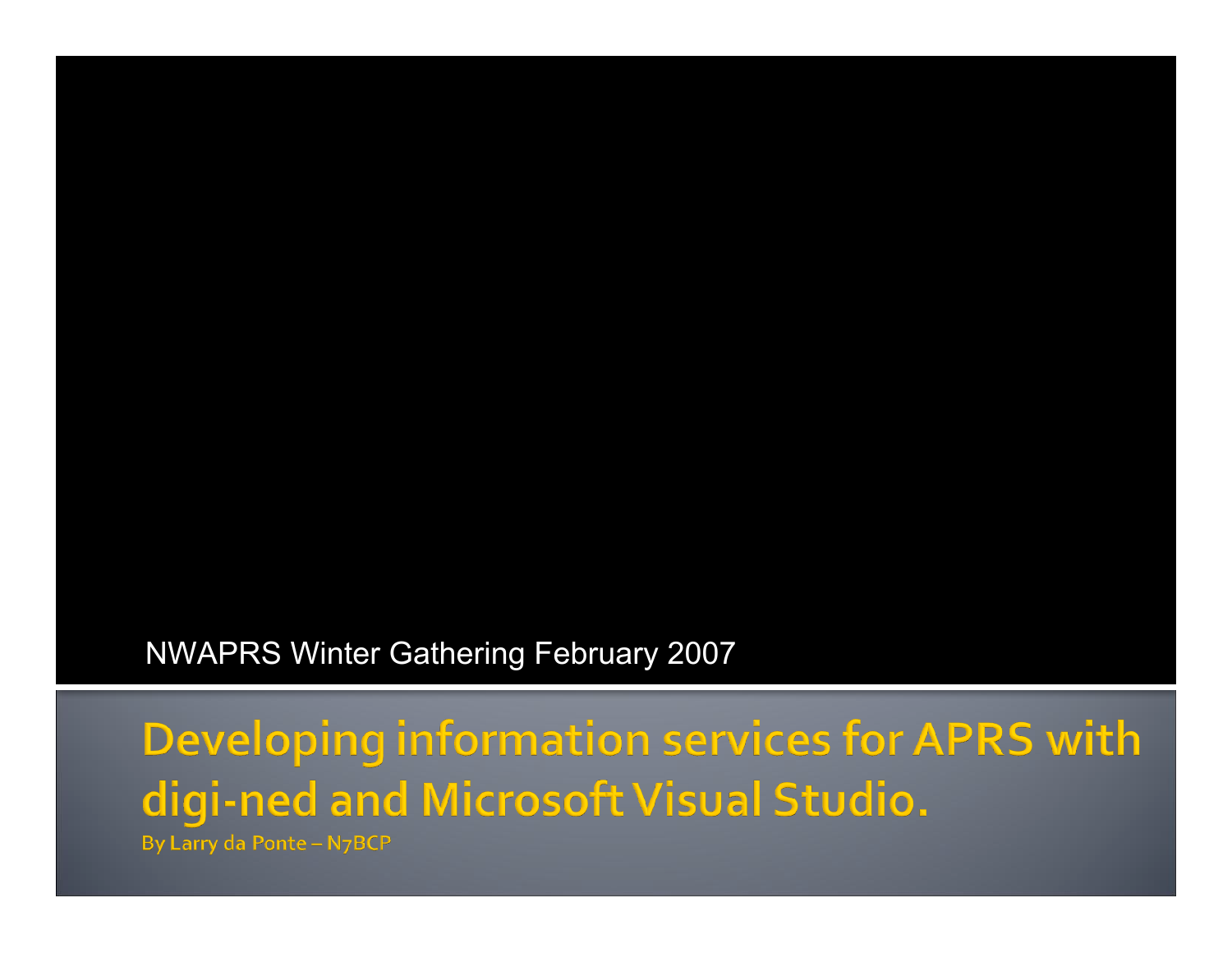#### DIGI\_NED (what is it?)

- **Low level software package for creating** APRS digipeaters
- Configurable
- **Multiple ports**
- **Call substitution**
- **Manipulation of digi path**
- **Duplicate checker**
- MHEARD
- **Telemetry broadcasts and queries**
- **Satellite tracking**
- **Weather station facilities**
- **Information and objects**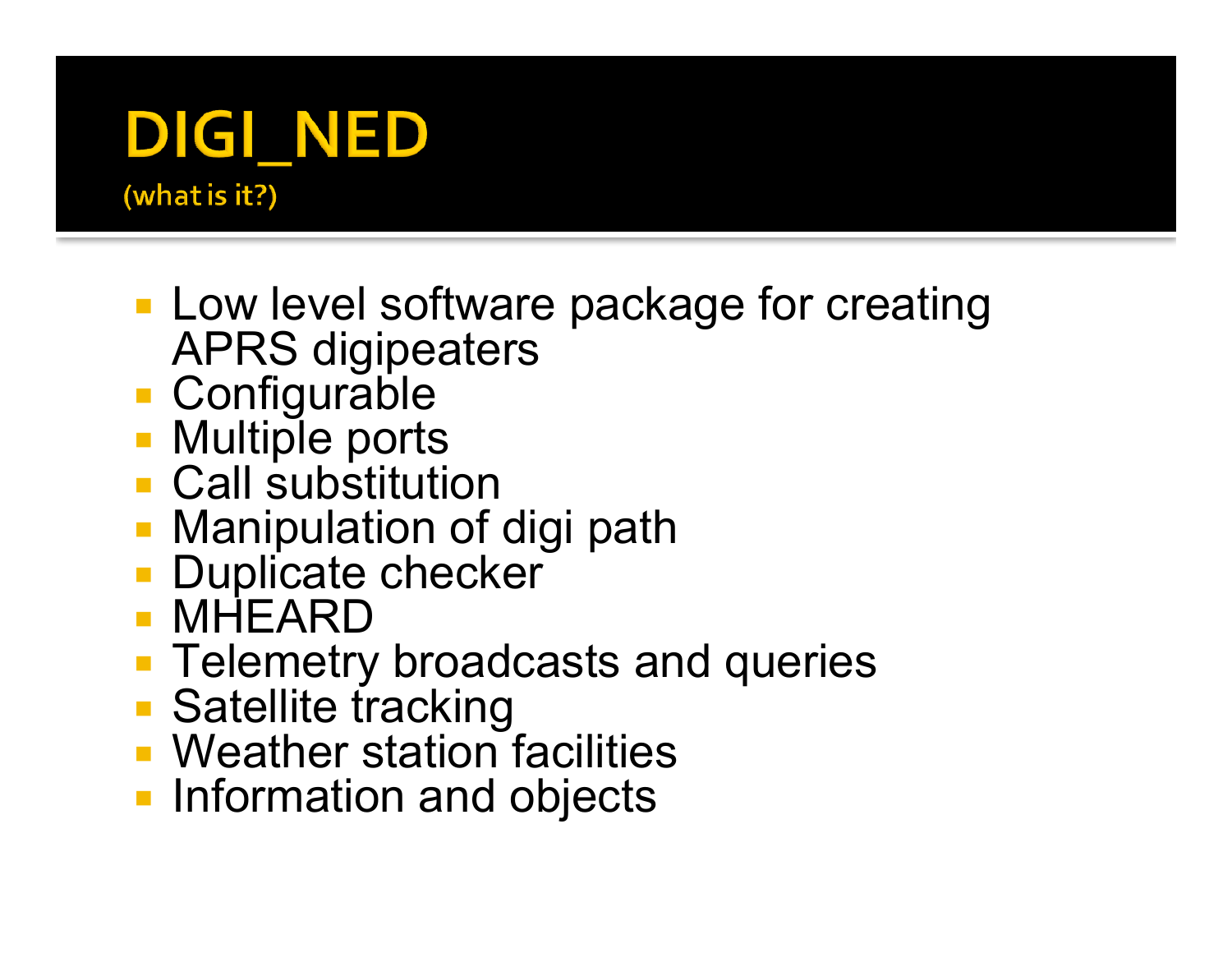## DIGI\_NED

(who and why)

- Netherland amateurs Henk PE1DNN and Remko PE1MEW had an idea for weather stations.
- **APRS** was a good fit
- **APRS model would provide the clients.**
- Use cheap/obsolete PCs 286 class.
- Europe APRS is on 144.800 novices are not allowed digital here – they are however on 70cm so cross-band functionality was needed.
- Suitable digipeater software did not exist so they started the DIGI\_NED project.
- DIGI\_NED developed on top of AX.25 layer
- DIGI = digipeater, NED = Nederland (means The Netherlands in Dutch) showing pride in their country.
- $\blacksquare$  DIGI\_NED is open source you can download the source and modify it.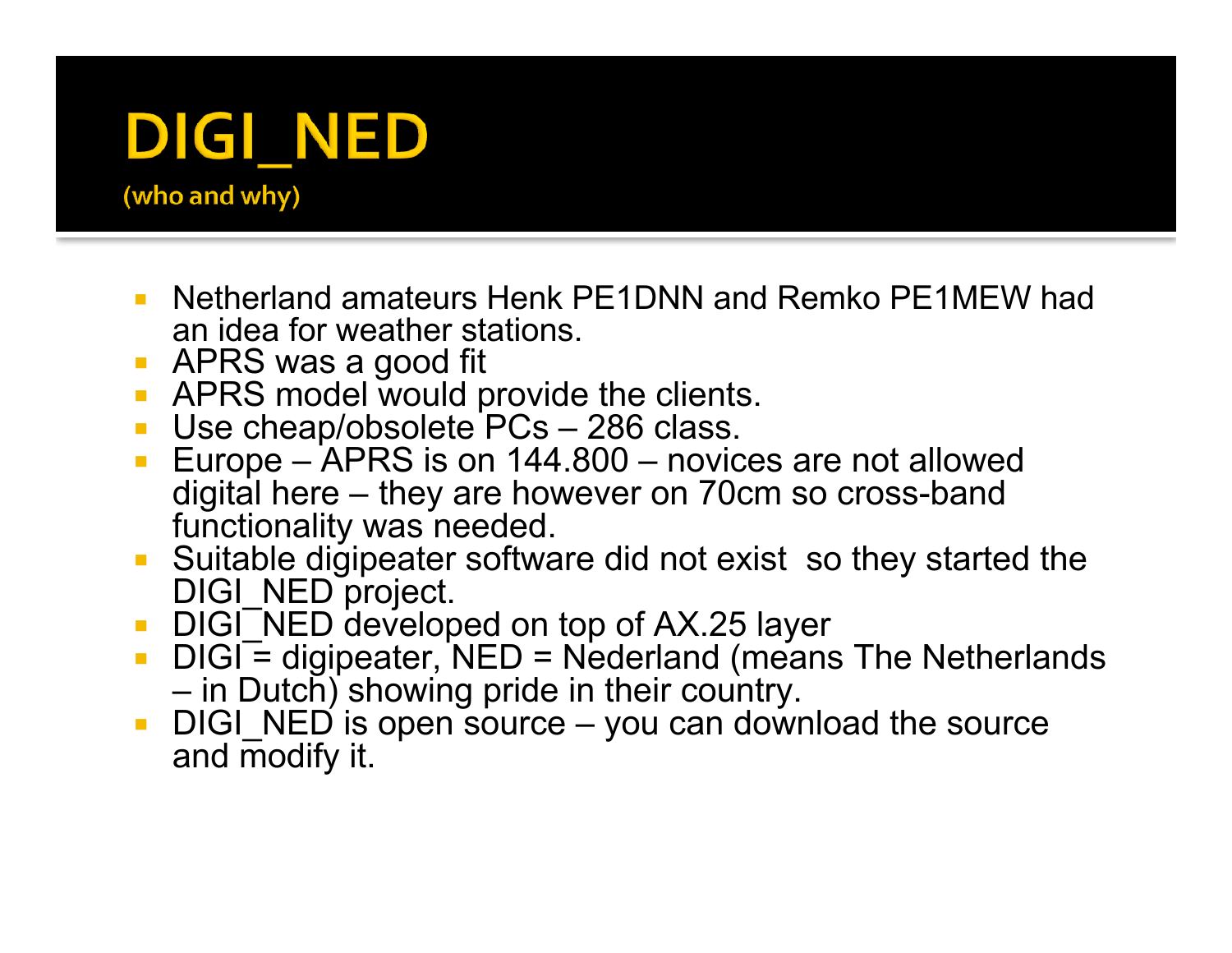## **Supported Operating Systems**

- **DOS**
- **Linux (virtually any distribution)**
- **Windows (9X/2K/XP/2003)**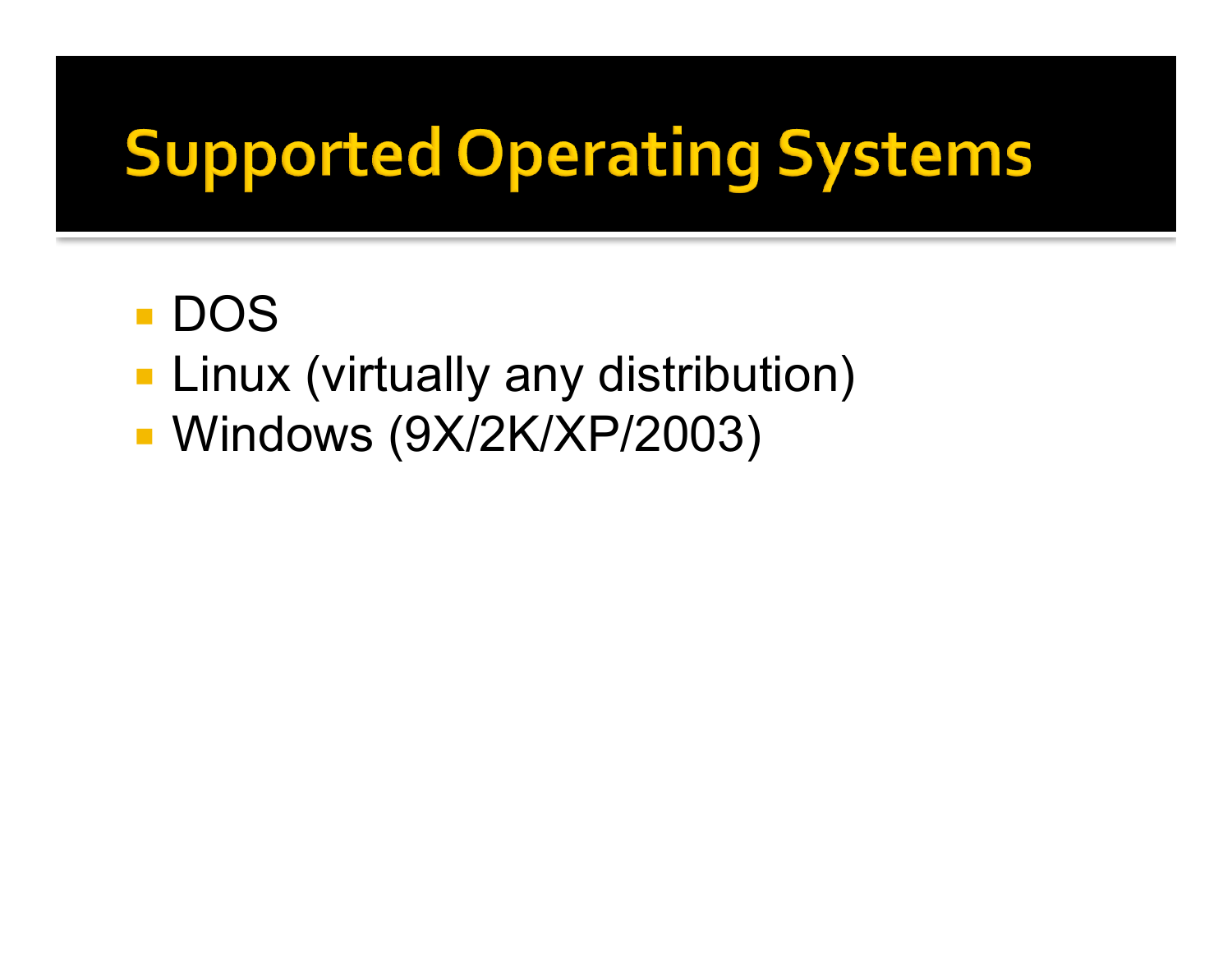#### **Hardware**

- **PC 286 (DOS version)**
- **PC running Windows 9x/XP/2k/server or Linux.**
- **Supports AGW Packet Engine**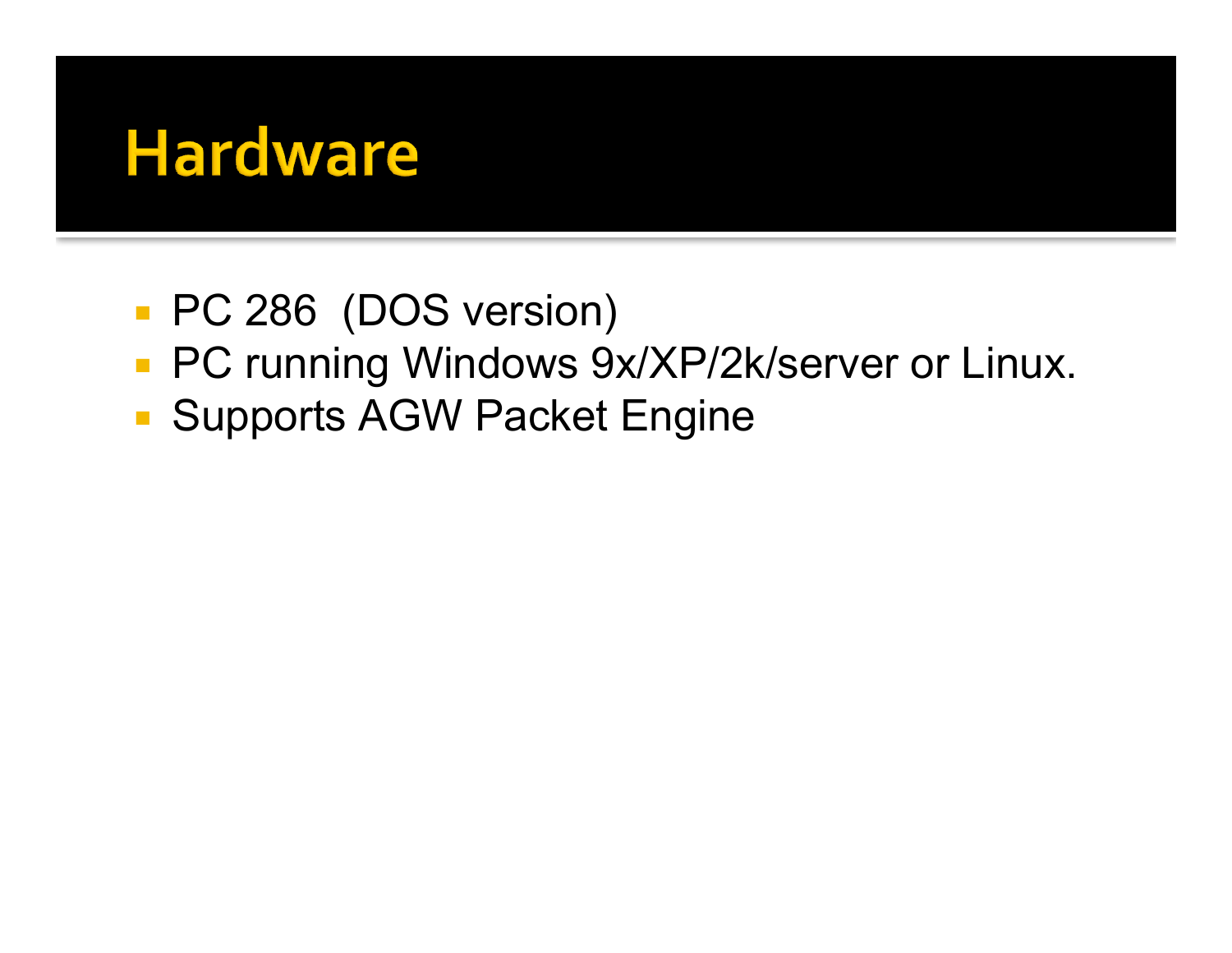### **Information and objects**

#### DIGI\_NED.MES file

- **Match pattern and send response**
- **First character determines how the** response is sent back:
- **Lines stating with ';' are transmitted as** "objects"

 **?HO|HOsp|HOspital**

**;SNOQHOSP \*010000z4730.80N/12149.60WhSnoqualmie Valley Hospital**

**Hostpital object sent**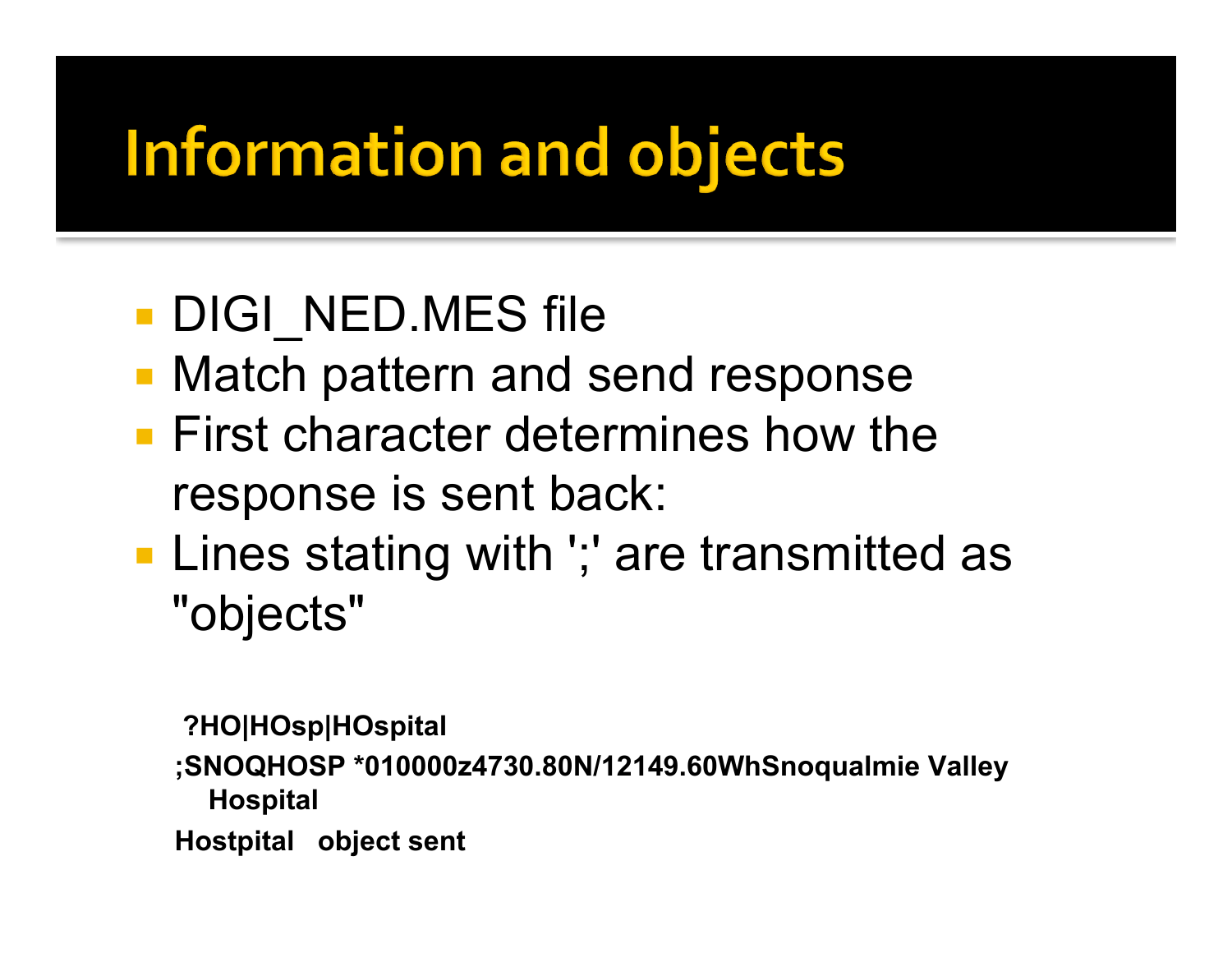### **Information and objects**

#### **Lines with ':' are transmitted as messages**

**?BLN Bulletin sent! :MSDIGI :Nothing to report.**

#### **Lines with ! run a program**

 **?find \* ! find.exe %z %q >find.out**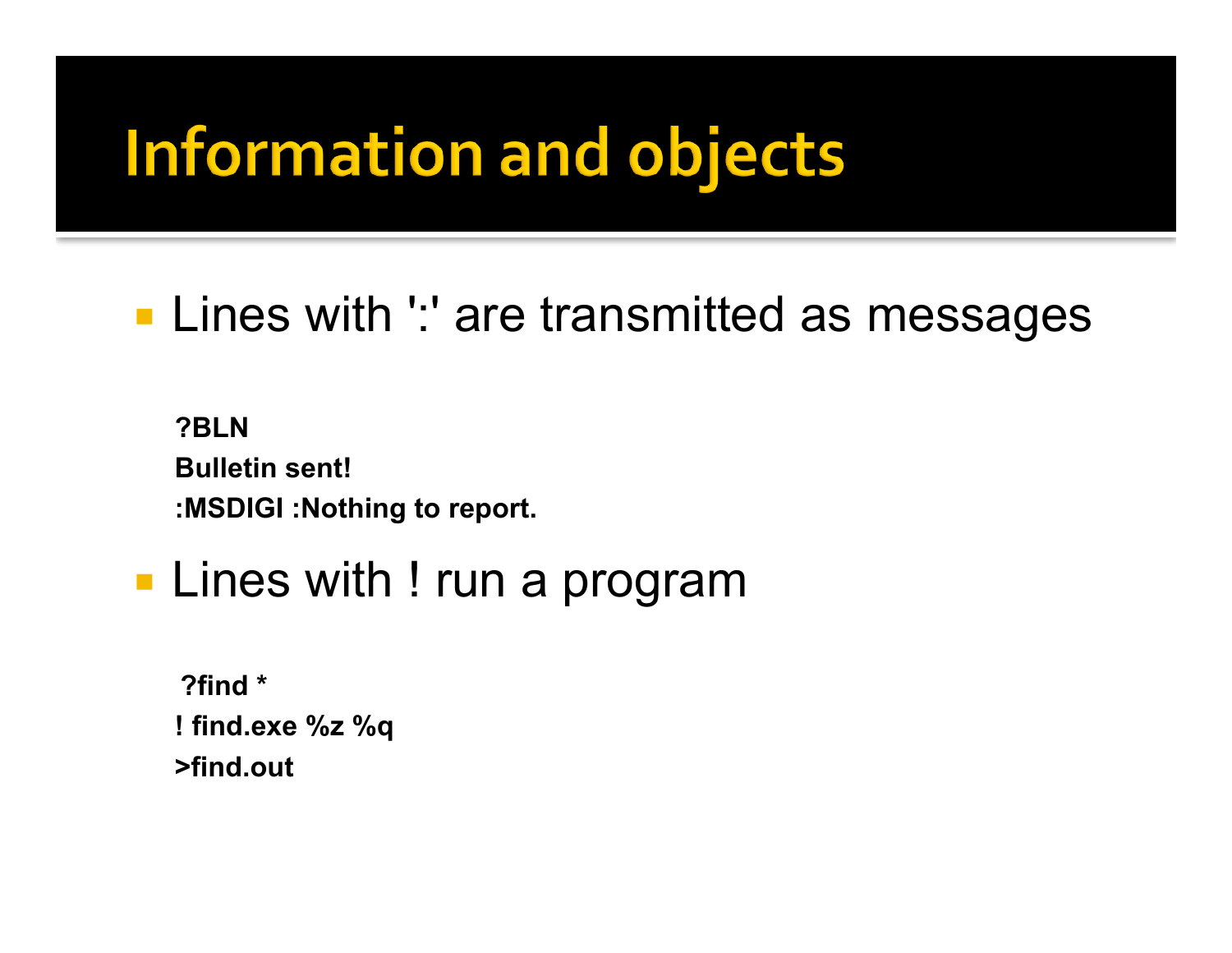## **Developing for Windows**

- Microsoft .Net Framework
- **Visual Studio Development tools**
- Run on Windows 9x, 2000, XP, and Vista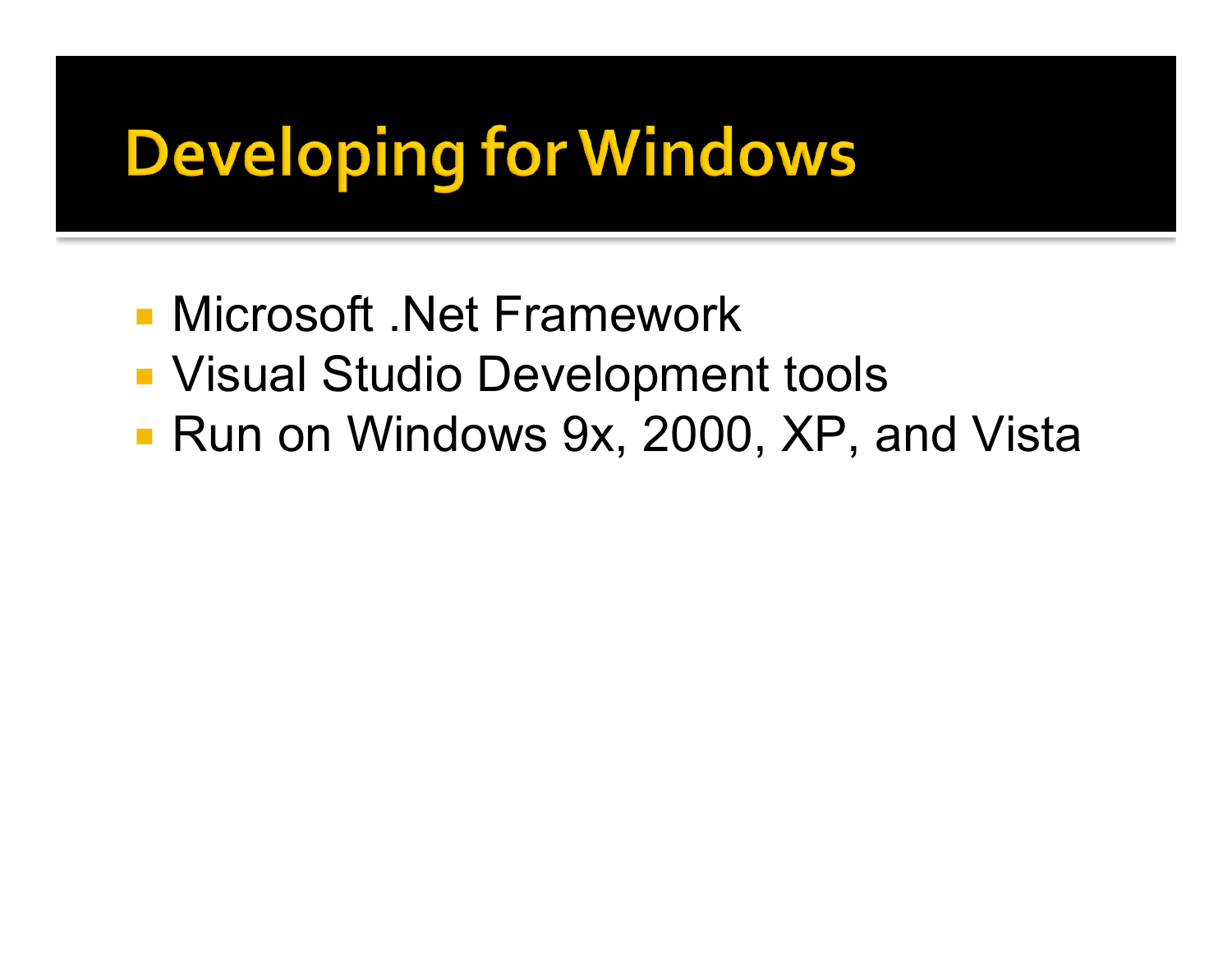### **Microsoft .Net**

- A software component that can be added to the Windows operating System
- **Provides pre-coded solutions to common** programming problems UI, data, web, network.
- **Intended to be used for new windows** applications.
- **Language neutral currently over 20** programming languages
- **Current version of Net is 2.0**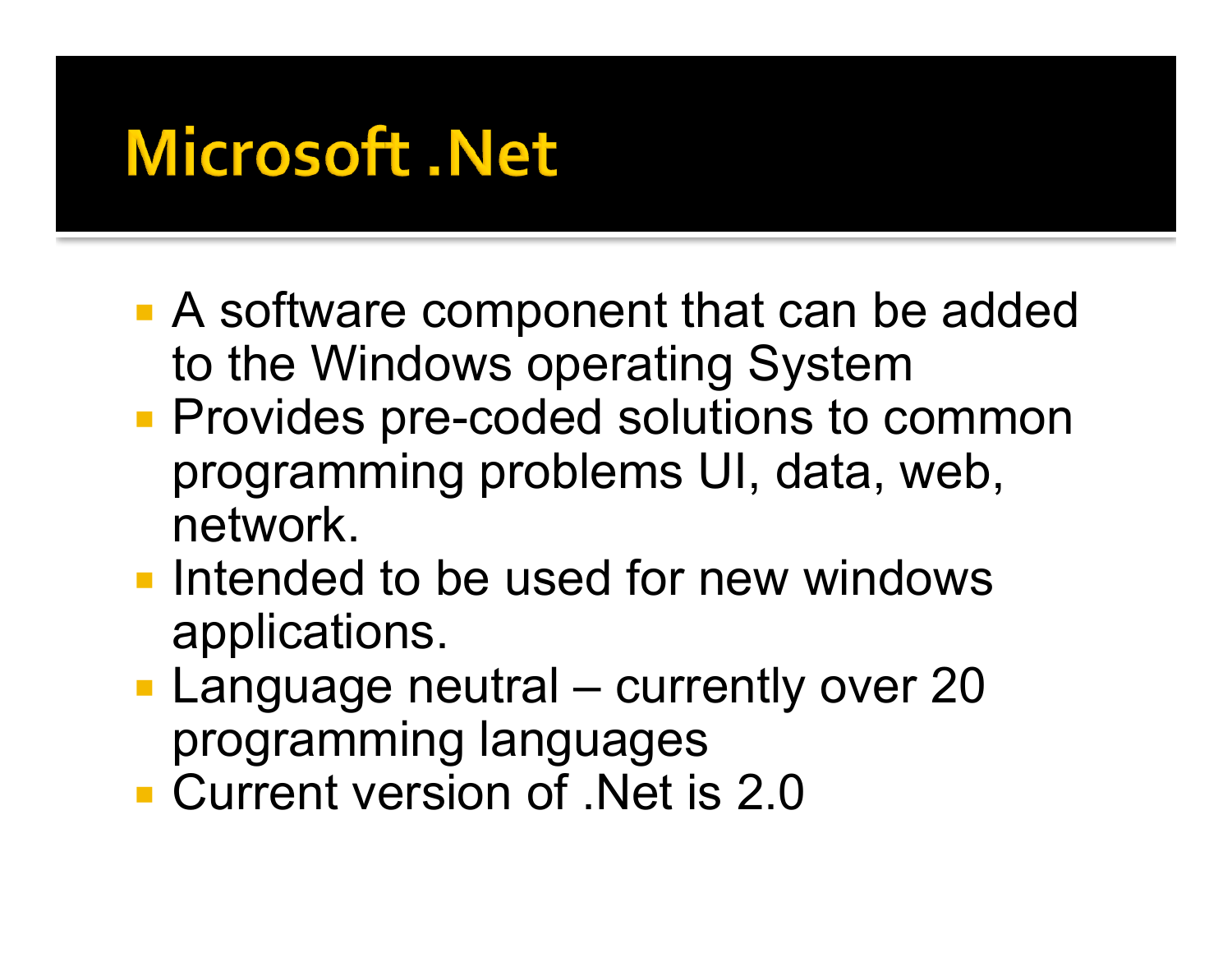### **Visual Studio**

- **Development environment for computer** programmers
- **Lets developers create standalone** applications, web sites, web applications, and web services
- Supported platforms include Windows servers, workstations, Pocket PC, Smart Phones, and web browsers.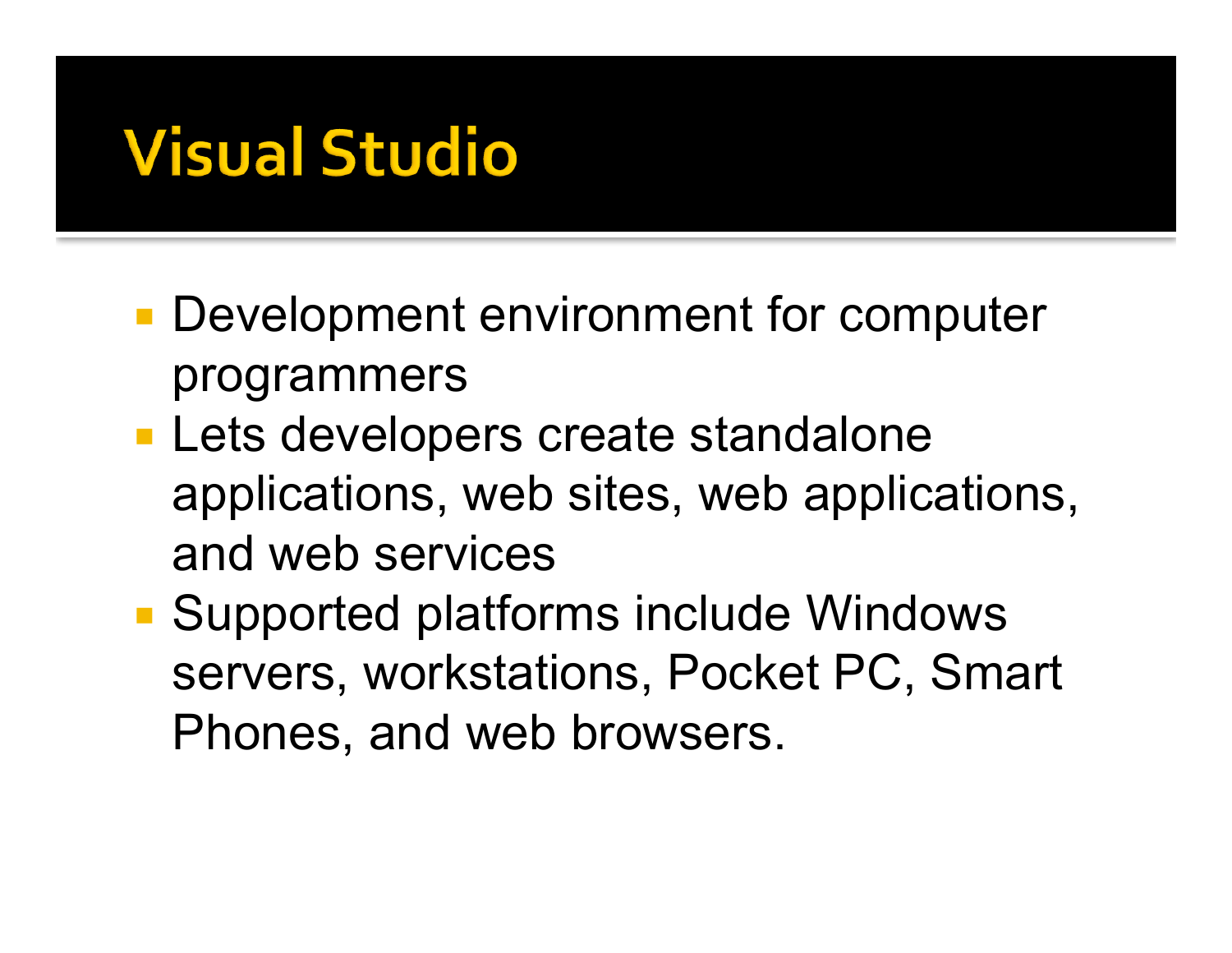#### **. Program basics**

- Variables
- Data types (string, int)
- Arrays
- Command-line arguments
- **Program flow (if/else)**
- **Network access**
- File system (read/write)
- **Error handling (try/catch/finally)**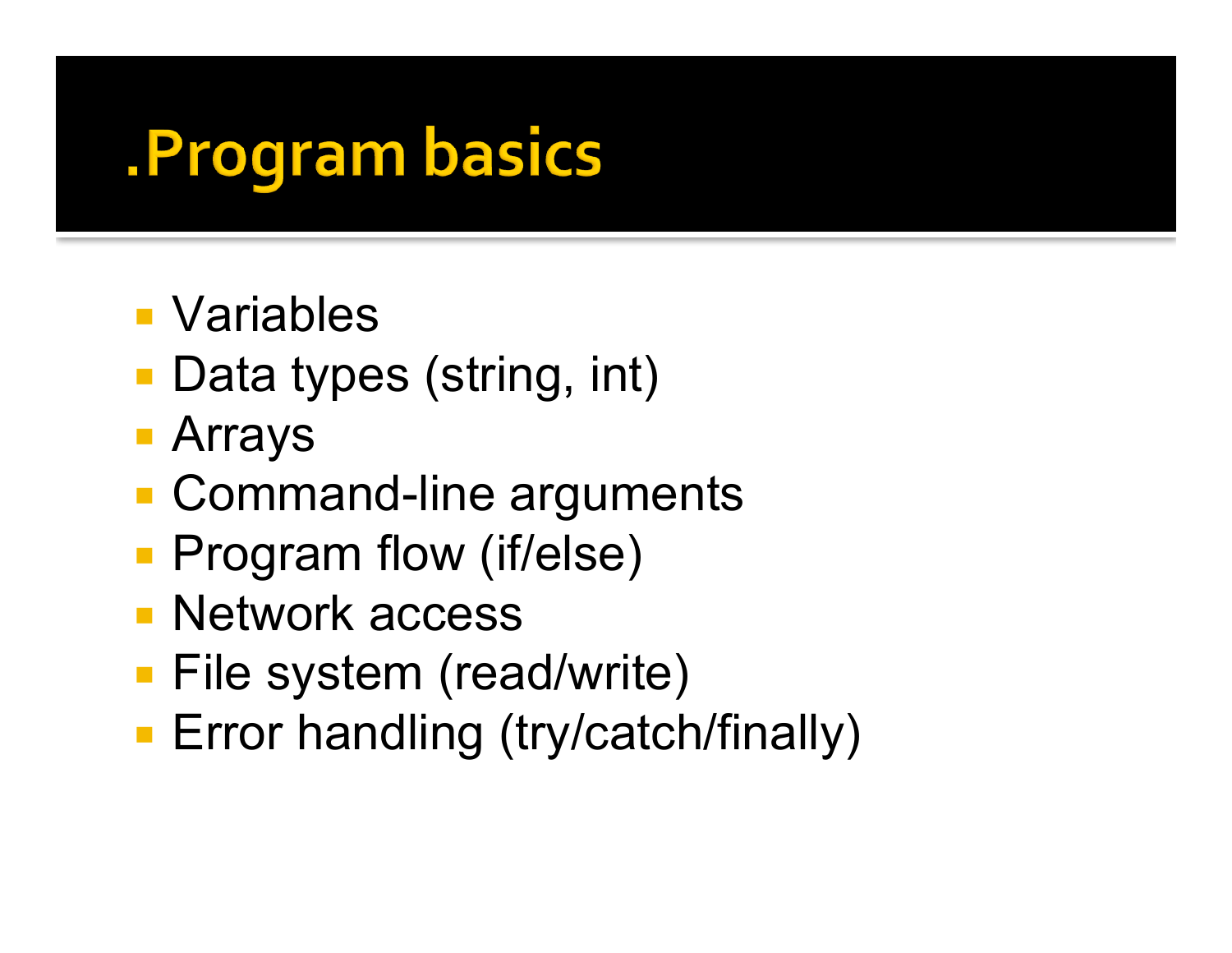### **Hello World Demo**

using System;

```
namespace HelloWorld
\mathbf{f} class Program
\{ static void Main(string[] args)
\{ Console.WriteLine("hello world");
 }
 }
}
```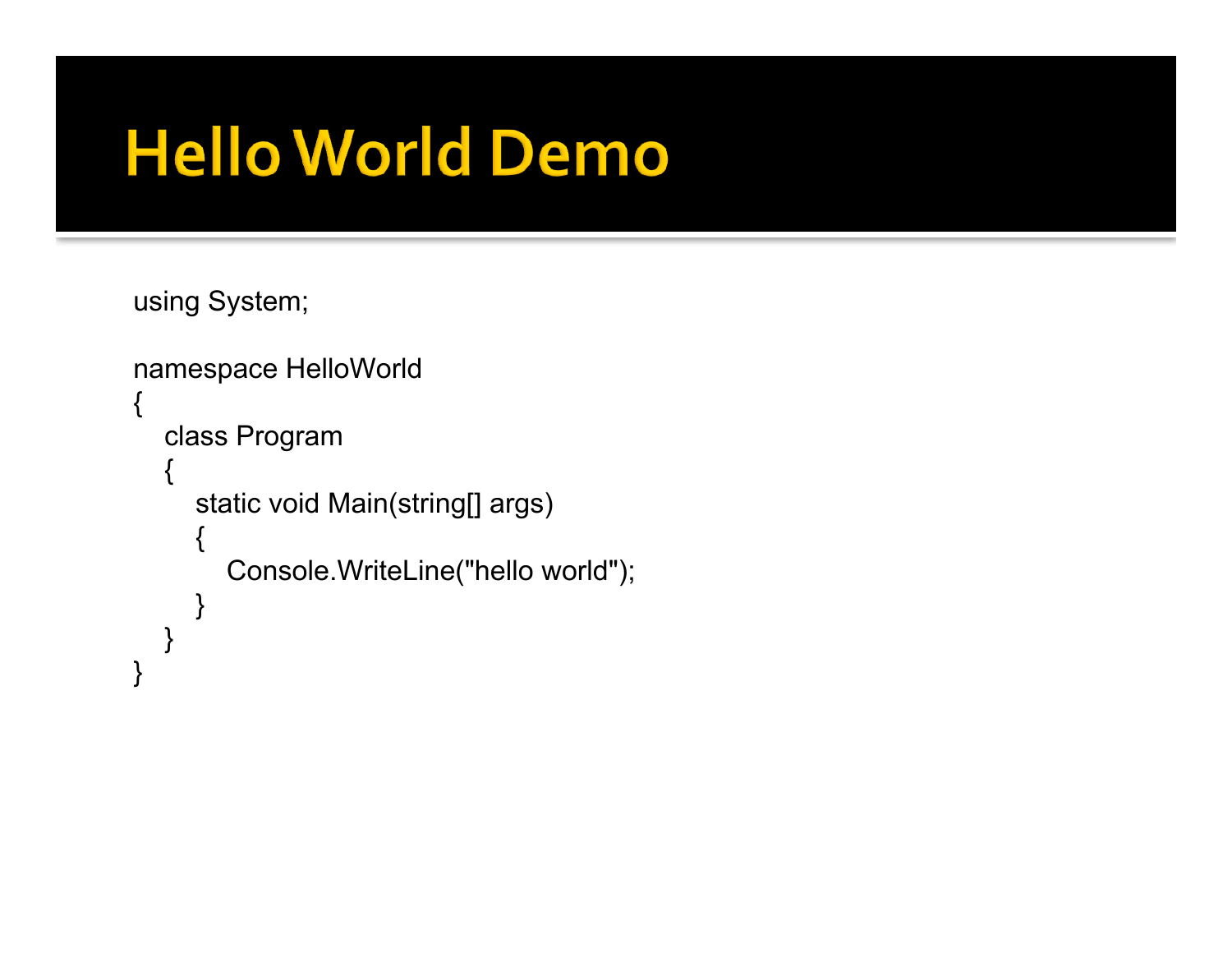## **Programming DIGI\_NED**

- Simple pattern matching and text response
- **Develop console application that accepts** command line arguments and sends output to a file
- **File contents output as APRS messages**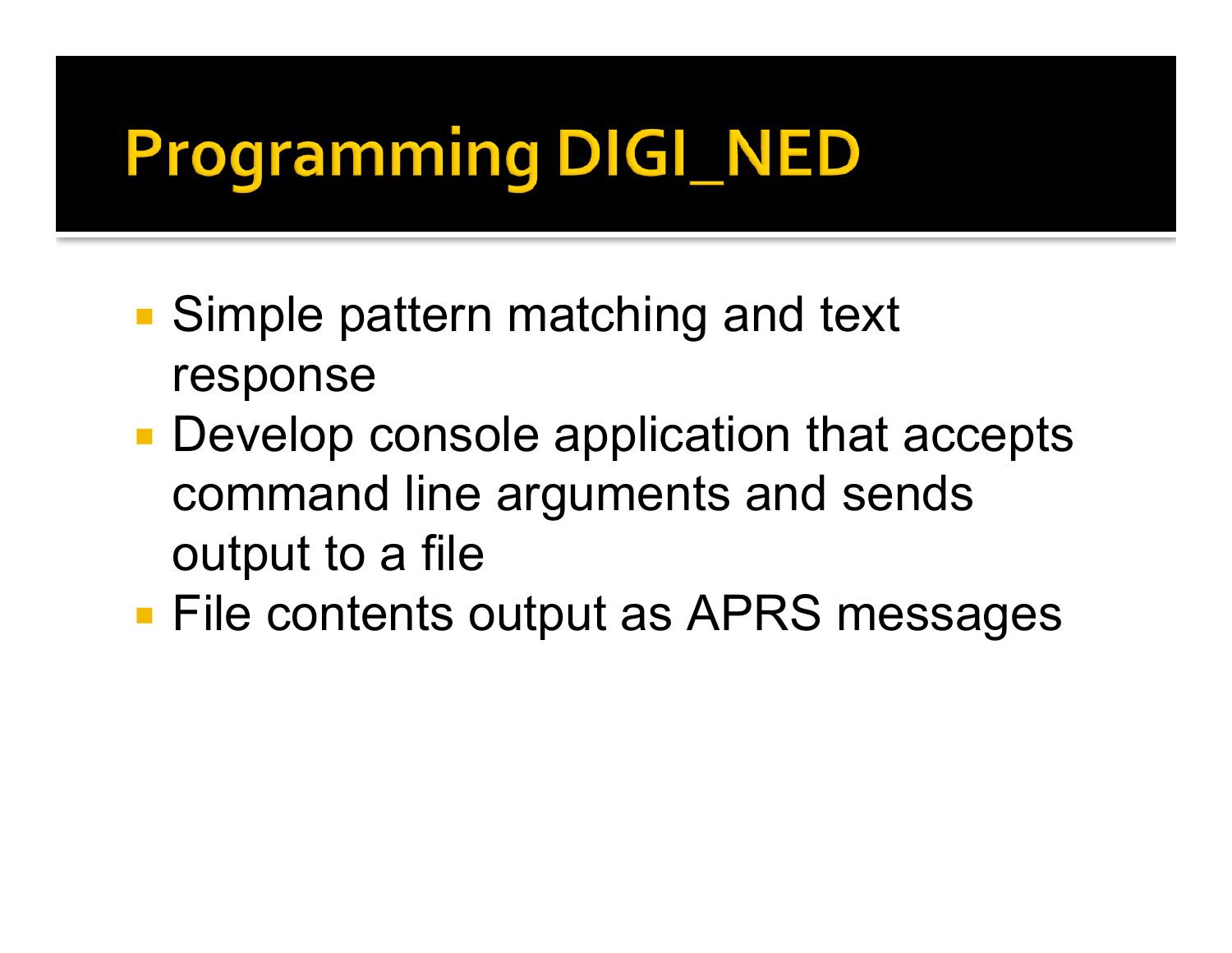# Calling a program



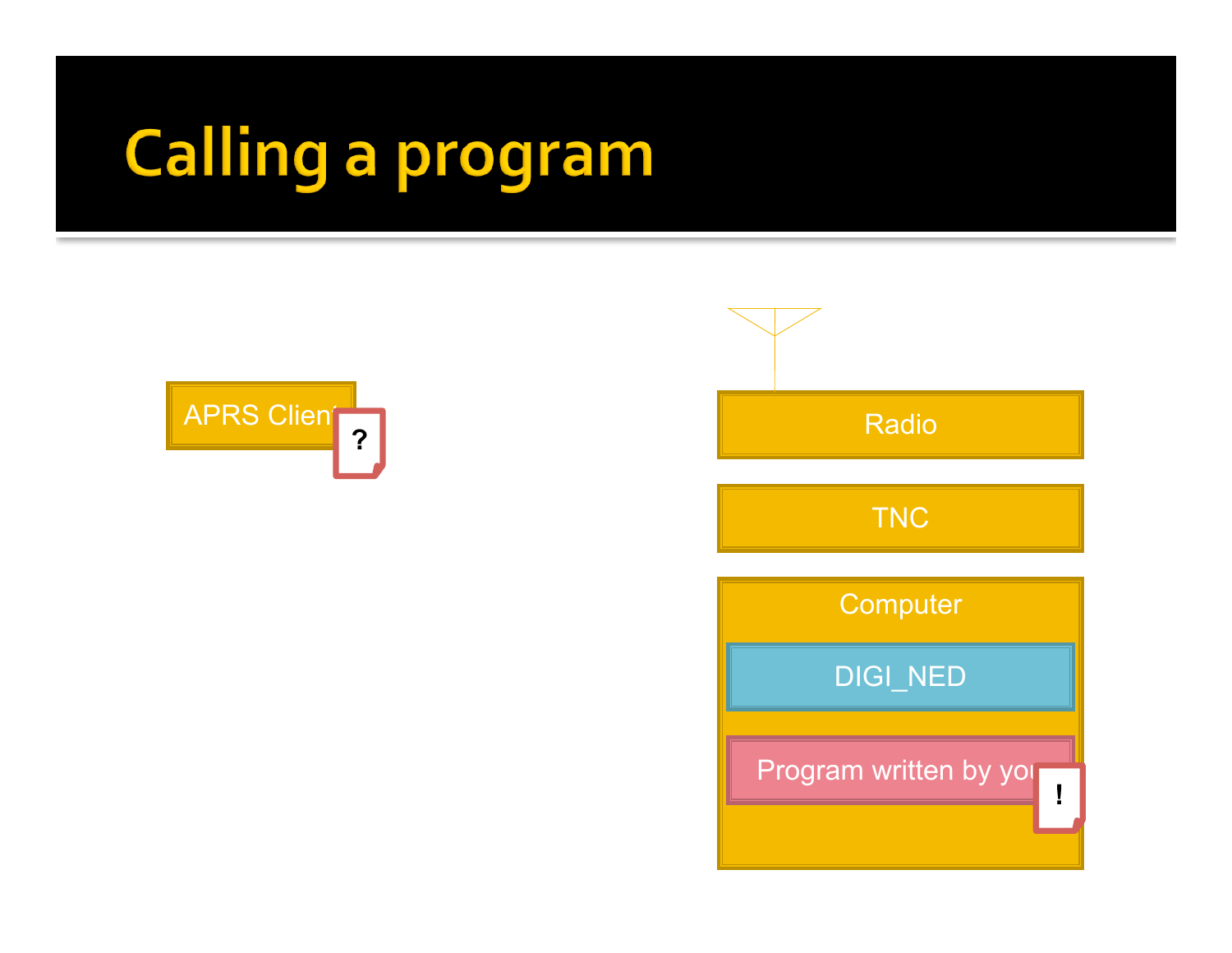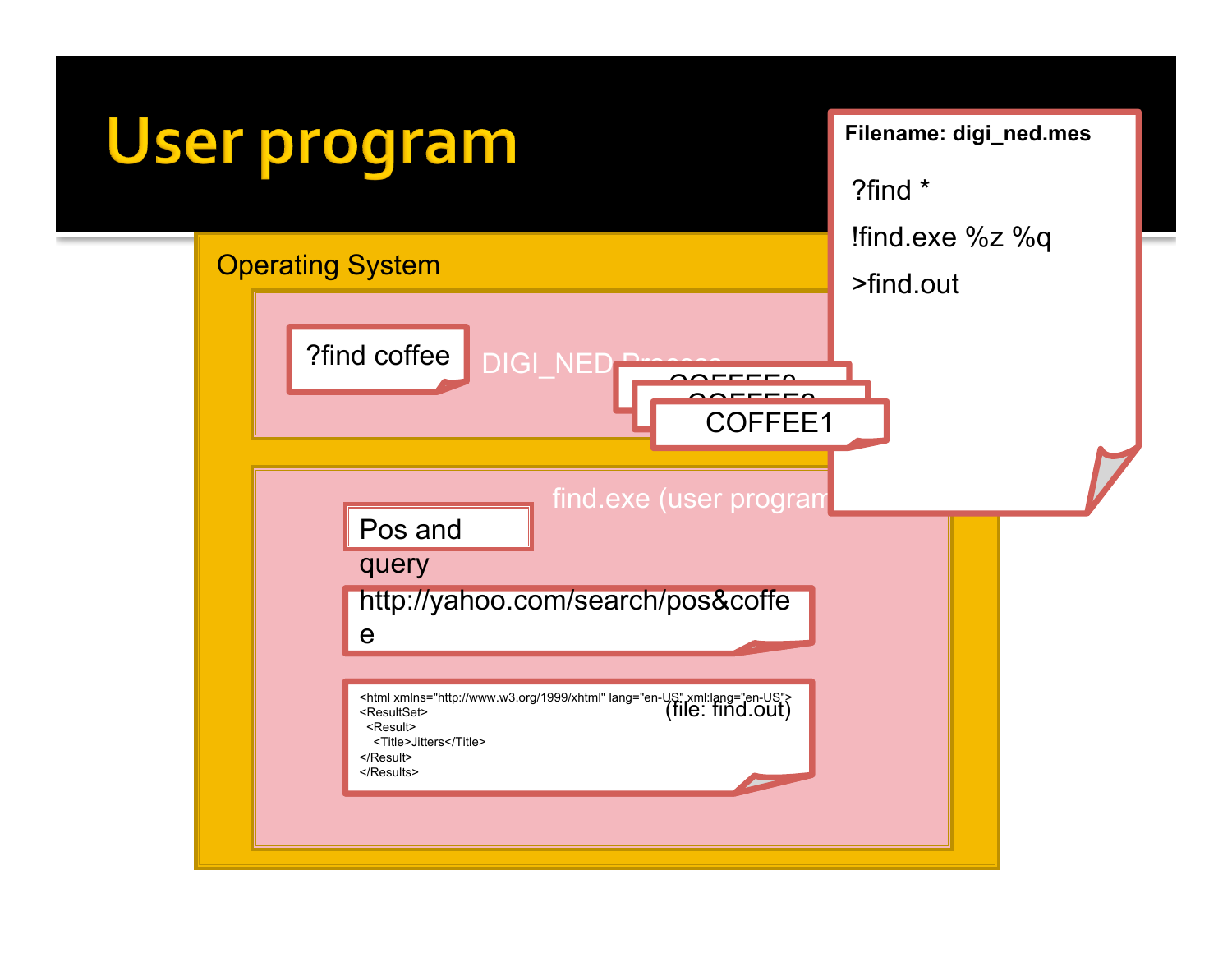### **Regular Expressions**

- Pattern
- **Describes a set of strings**
- **Matching and grouping**
- **Saves you from writing miles of parsing code** yourself.
- **Available in many languages and platforms**
- Built into Perl syntax
- **Find-U position report regex demo**
- **Find a real data source if you can** (html/xml/web service)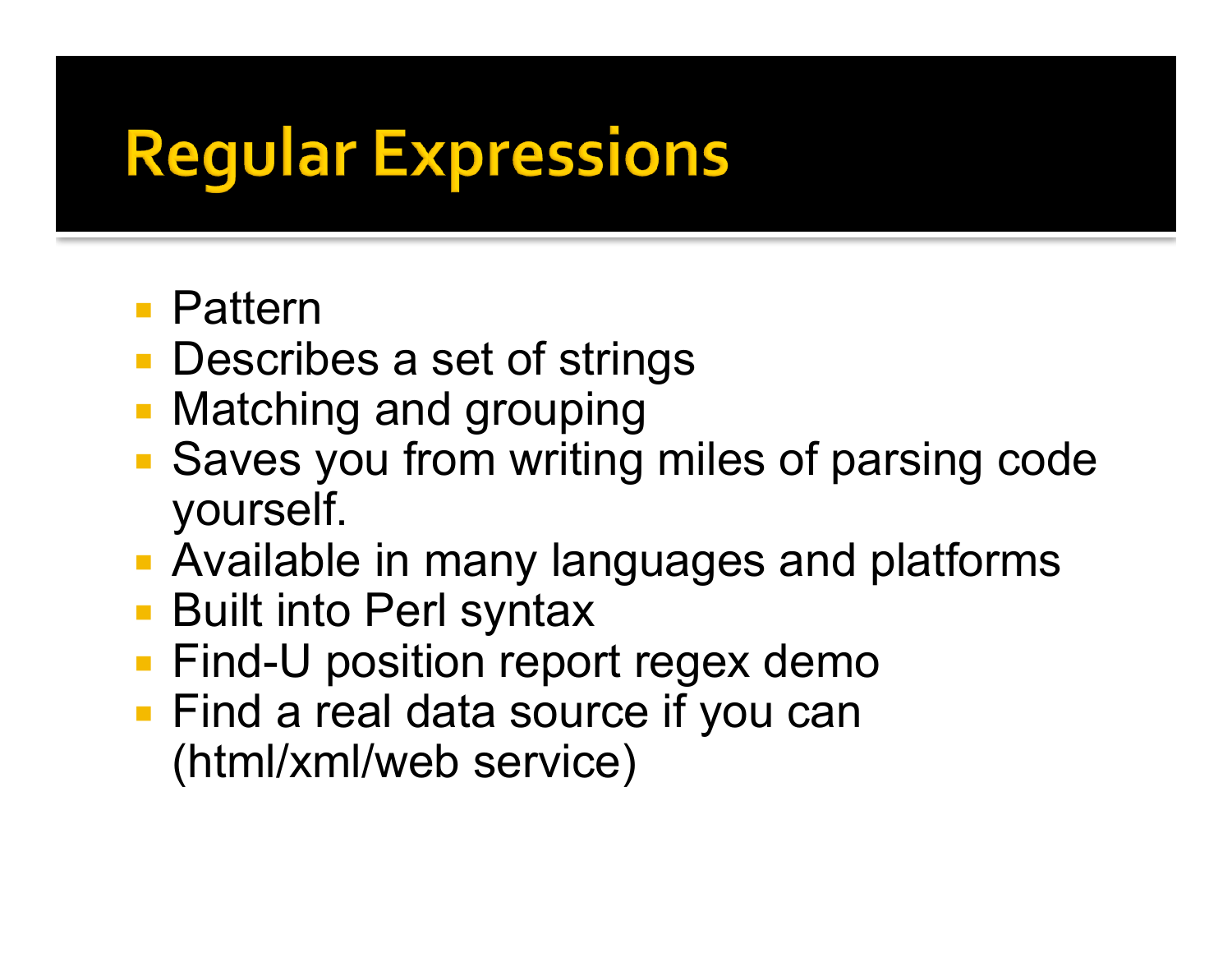## **Find project**

- Start by creating new console project in Visual Studio
- **Define variables**
- **Open output file**
- Validate calling arguments (args[])
- **Extract position and query from** arguments
- Set the URL for Yahoo
- Send web request
- **Read response (XML in this case)**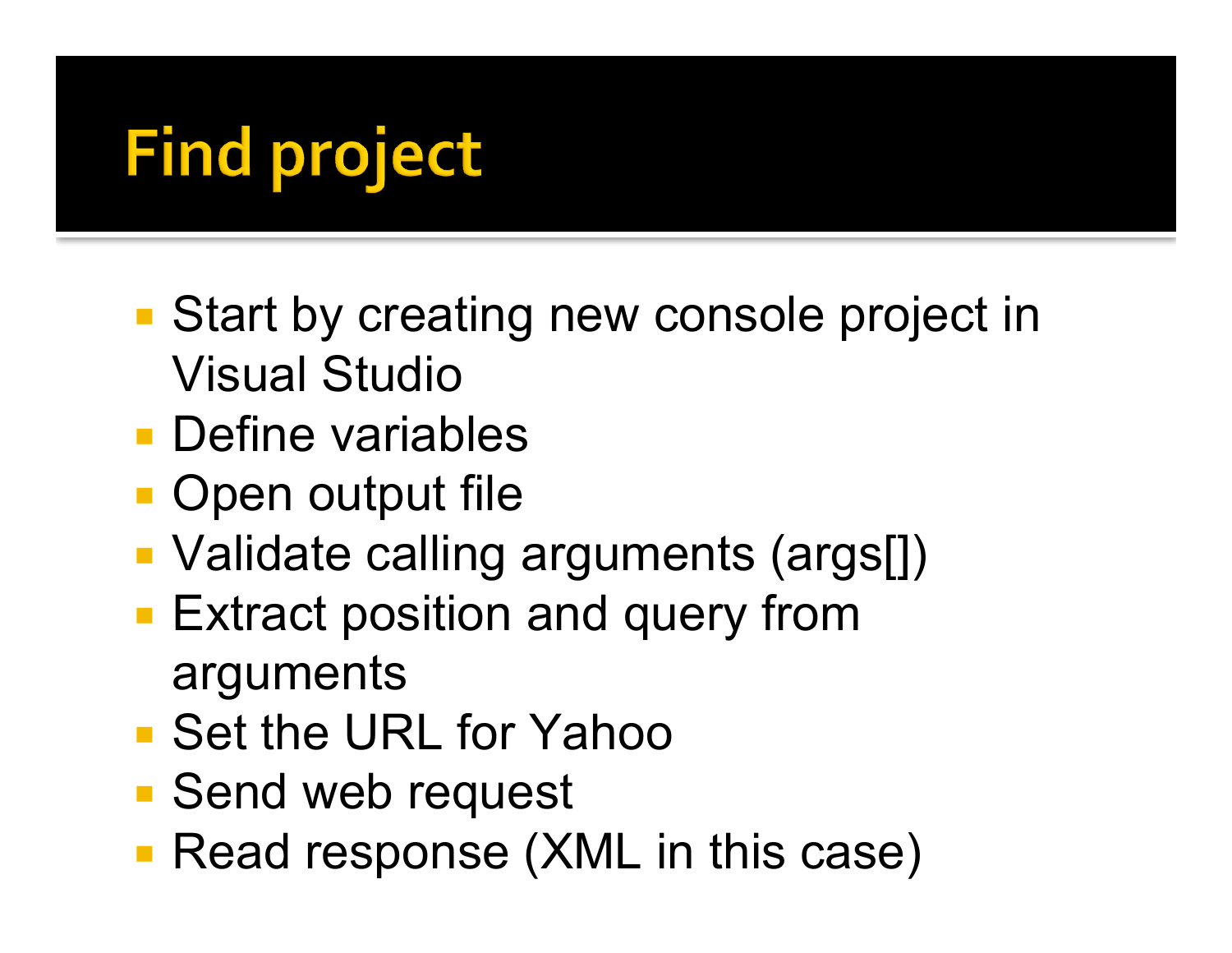## **Find project**

- Use .Net XML functions to extract data values
- Write values to output file and close it
- **Test and debug your program from Visual** Studio
- Add Find entry to digi ned.mes

**?find \* ! find.exe %z %q >find.out**

**Ready to run it live habyl**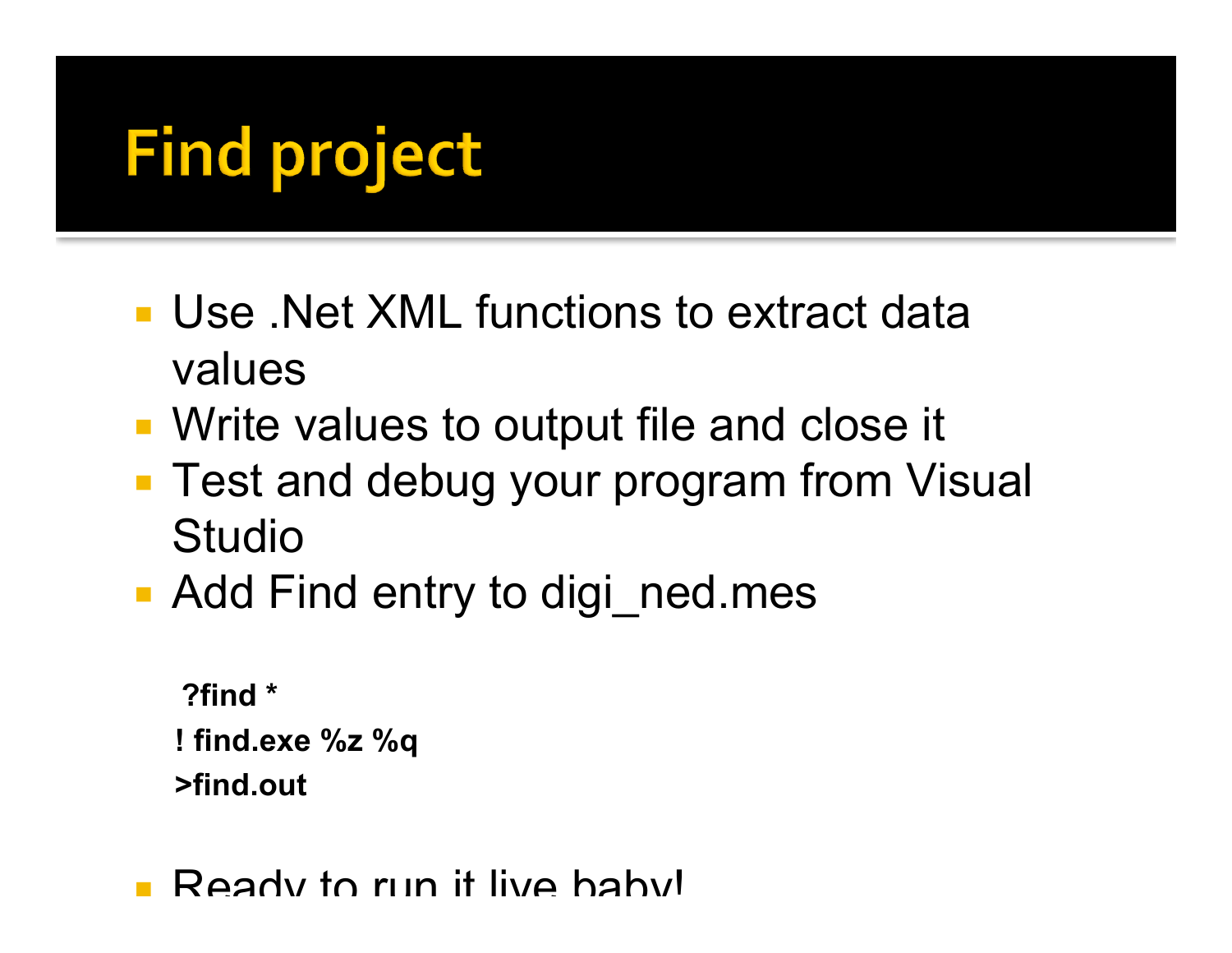# **Debugging your application**

- Add break-points
- Inspect variables and values
- **Visualizers**
- **Immediate window**
- Values can be changed in debugger at runtime
- **Don't spam APRS test your app "off-line"**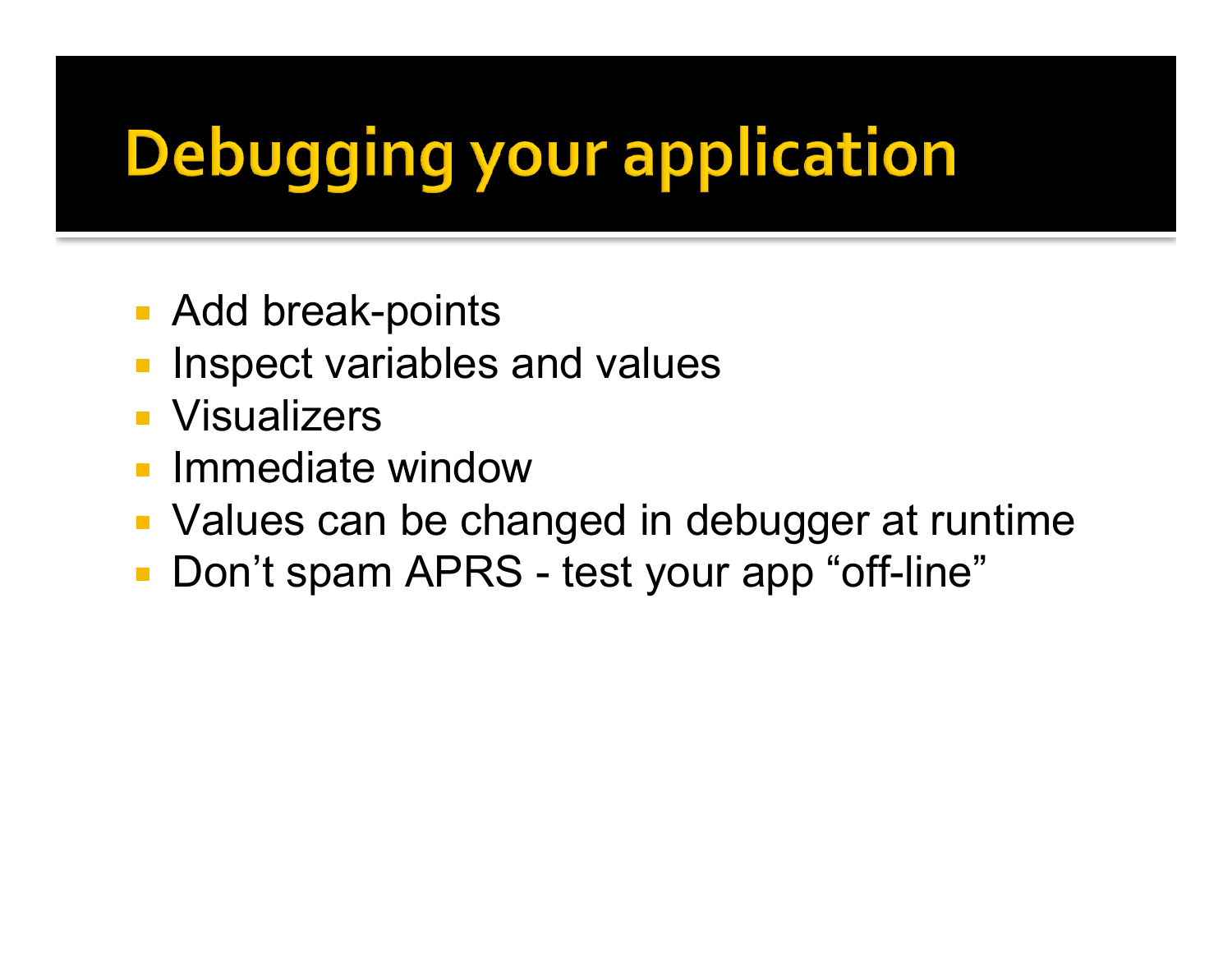#### **Possibilities are endless**

- **Position aware services (Yahoo demo)**
- **Microsoft MapPoint integration**
- **Connect your own database**
- Find-u data
- **Proximity alerts**
- **What are you waiting for?**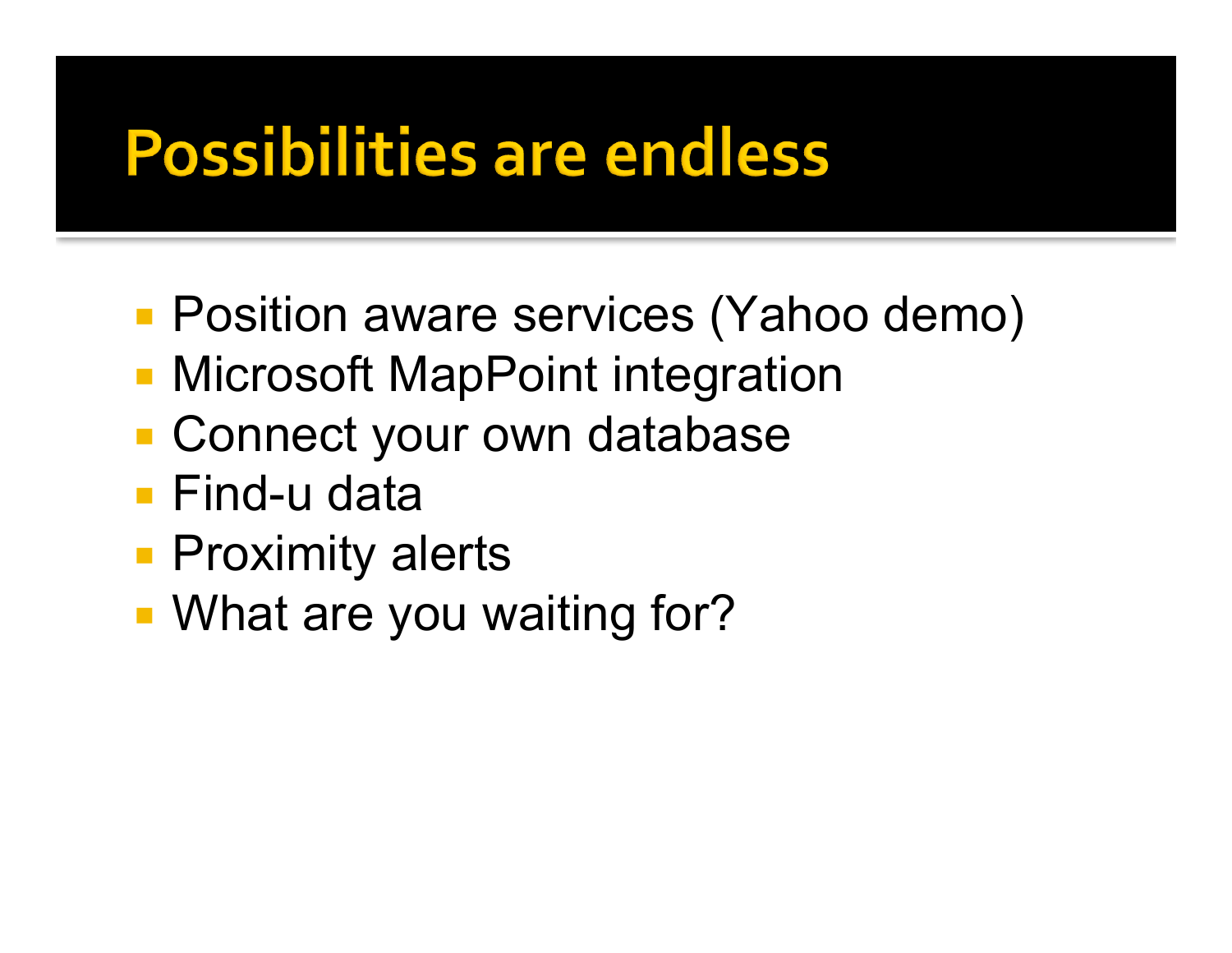#### **Resources**

- DIGI\_NED home page: http://www.qsl.net/digi\_ned/
- **Visual Studio Express (free download)** http://msdn.microsoft.com/vstudio/express/
- .Net Framework 2.0 Software Development Kit (free download) http://www.microsoft.com/downloads/details.aspx?familyid=fe

6f2099-b7b4-4f47-a244-c96d69c35dec&displaylang=en

- **Regular expression designer (free download)** http://www.radsoftware.com.au/regexdesigner/
- **MSDN (Microsoft Developer Network)** http://msdn2.microsoft.com/en-us/default.aspx
- **Nicrosoft.Net Wiki** http://en.wikipedia.org/wiki/Microsoft\_.NET\_Framework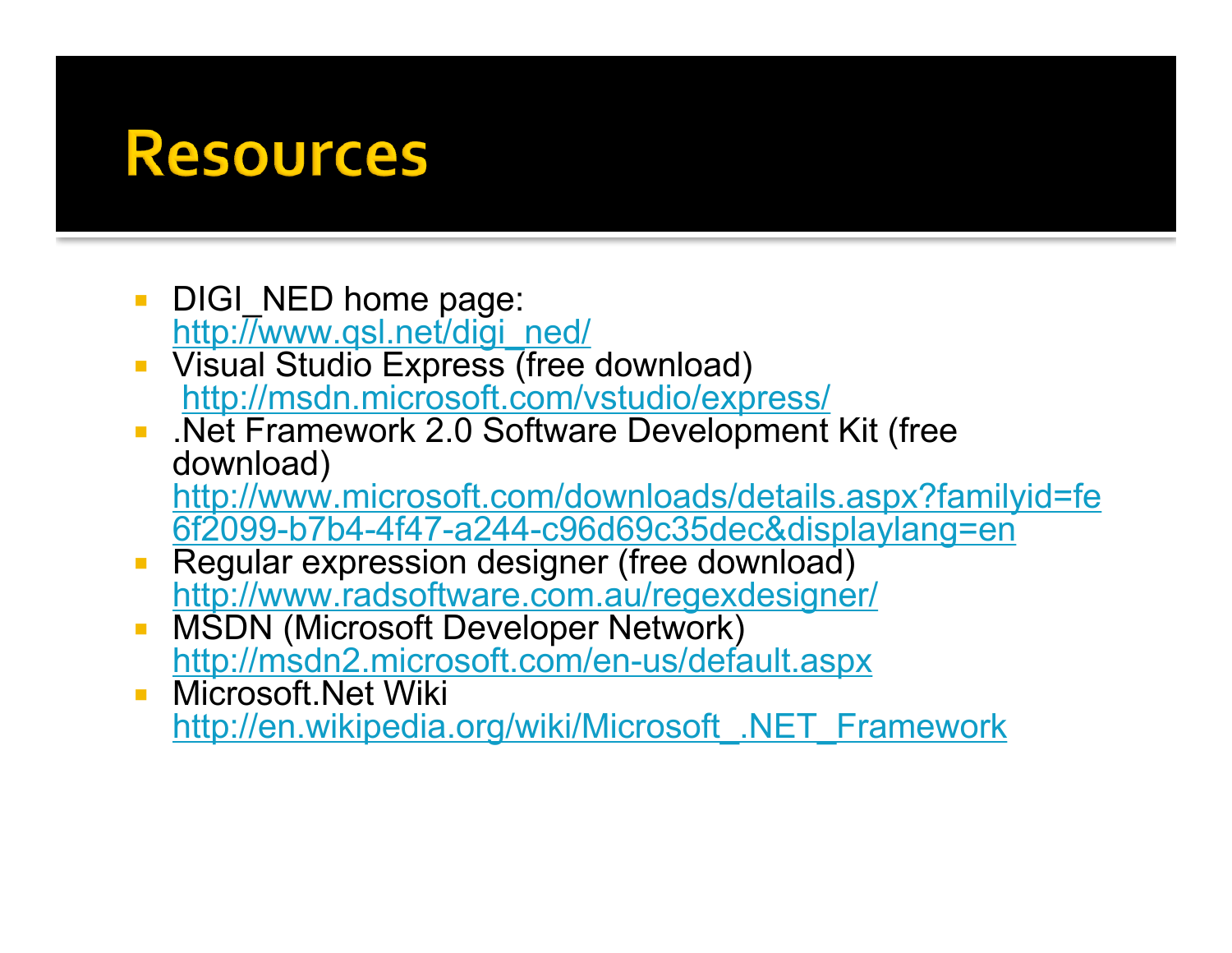#### **Resources**

- DIGI\_NED Source http://www.qsl.net/digi\_ned/htmldoc/d\_n-owner-manual/d\_n-<br>distribution.htm
- DIGI\_NED Telemetry Interface http://home.arcor.de/burkhard-<br>john/aprs\_interface/index\_e.html
- **Visual Studio Product Line Comparison** http://msdn2.microsoft.com/en-us/vstudio/aa700921.aspx
- **Cygwin** http://cygwin.com/
- **F** Yahoo Developer Network http://developer.yahoo.com/
- This presentation and code samples http://groups.yahoo.com/group/digined/files/add-ons/DotNet/